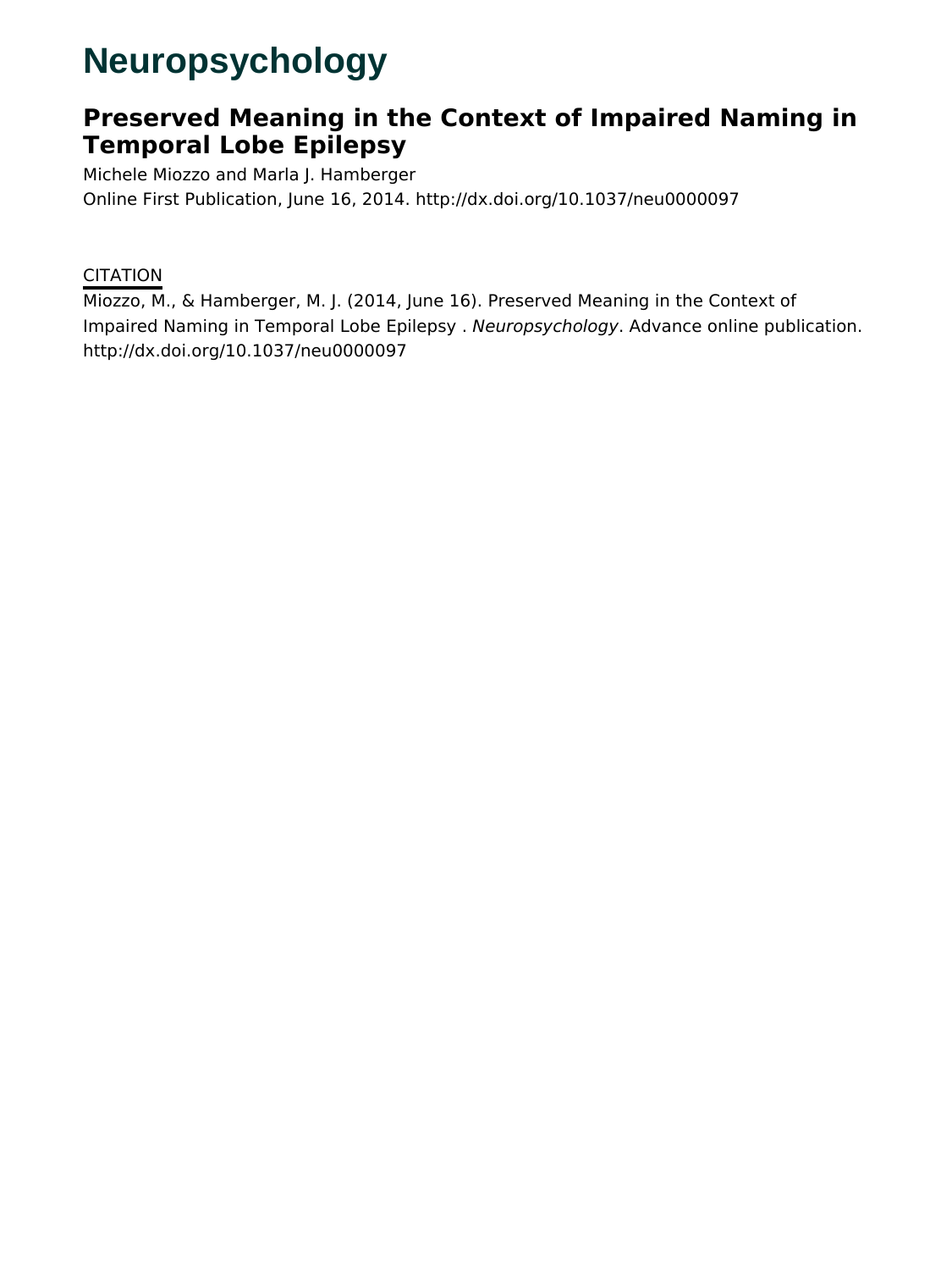### Preserved Meaning in the Context of Impaired Naming in Temporal Lobe Epilepsy

Michele Miozzo Columbia University and Johns Hopkins University

Marla J. Hamberger Columbia University Medical Center

*Objective:* Word-finding difficulties are a common complaint among individuals with left (domain) temporal lobe epilepsy (TLE). We tested the hypothesis that these difficulties stem from a deficit in semantic processing. *Method:* We tested and compared semantic processing in left and right TLE patients and healthy controls. To avoid the confound of word retrieval, we used two semantic tasks (semantic priming and picture-matching) that did not require spoken word production. In addition to accuracy, we recorded response time in an effort to achieve a sensitive assessment of semantic processing. *Results:* Semantic priming was in all respects comparable between left TLE patients with documented wordfinding difficulty and right TLE patients without word-finding difficulty. Likewise, performances were comparable between groups on picture matching, which demanded knowledge of detailed semantic features for decisions regarding subtle differences in semantic relatedness. *Conclusions:* Overall, these results, which demonstrate a relative preservation of semantic processing in left TLE, suggest that the probable cause of word-finding difficulty in this group relates to processes that follow semantic retrieval in word production, involving the retrieval of lexical/phonological information. In addition to clinical implications for remediation, these results refine our understanding of the neurocognitive organization of temporal mechanisms supporting spoken word production.

*Keywords:* temporal lobe epilepsy, naming deficits, semantic processing, lexical processing

Word-finding difficulty is among the top cognitive complaints reported by individuals with temporal lobe epilepsy (TLE; Thompson & Corcoran, 1992). Although numerous investigations have confirmed objective word-finding or naming difficulty in patients with left (dominant) TLE (LTLE; Bell et al., 2001; Chelune, Naugle, Lauders, & Awad, 1991; Davies, Maxwell, Beniak, Destafney, & Fiol, 1995; Giovagnoli, 2005; Giovagnoli, Erbetta, Villani, & Avanzini, 2005; Hamberger & Seidel, 2003; Hermann & Wyler, 1988; Howell, Saling, Bradley, & Berkovic, 1994; Langfitt & Rausch, 1996; Mayeux, Brandt, Rosen, & Benson, 1980; Raspall et al., 2005; Saykin et al., 1995; Schwartz, Devinsky, Doyle, & Perrine, 1998), few have attempted to identify the particular linguistic problem(s) that underlie word-finding failure in this population. This is important clinically because finer characterization of the specific mechanisms of word production that

1

are impaired in LTLE could potentially be used to remediate word-finding difficulty in these patients. In addition, such knowledge would further refine our understanding of temporal lobe mediation of word finding and shed light on long-term effects of seizures and interictal electrophysiological abnormalities on neural structures supporting language.

Current neurocognitive theories of language view word production as a process involving a complex array of mechanisms leading to the identification of the word that best matches a specific meaning (semantics) and to the retrieval and realization of word sounds (phonology; Caramazza, 1997; Damasio, Tranel, Grabowski, Adolphs, & Damasio, 2004; Dell, 1986; Levelt, Roelofs, & Meyer, 1999). A large body of evidence indicates that these mechanisms are supported by partially distinct brain regions; specifically, acquired brain deficits can selectively affect the retrieval of word semantics versus phonology (Hillis, Rapp, Romani, & Caramazza, 1990; Kay & Ellis, 1987), neurodegenerative pathologies have been shown to more severely impair semantics versus phonology (Gorno-Tempini et al., 2008; Patterson, Nestor, & Rogers, 2007), and, more recently, neuroimaging results show responsiveness to semantic and phonological features of words in distinct brain regions (Indefrey, 2011; Indefrey & Levelt, 2004; Vigneau et al., 2006).

Our clinical observations of LTLE patients during naming assessment and spontaneous speech suggest that most patients struggle to access the particular word; however, they do not appear to struggle with its meaning. For instance, in a tip-of-the-tongue state, patients typically gesture the use of an object or describe the item. In fact, they often state, "I know what it is, but I can't remember what it is called." Thus, it is surprising that few of the studies that

Michele Miozzo, Department of Psychology, Columbia University, and Department of Cognitive Science, Johns Hopkins University; Marla J. Hamberger, Department of Neurology, Columbia University Medical Center.

We thank Alicia C. Williams for subject testing and data management and gratefully acknowledge the participants in this study for their time and effort. This work was supported the National Institute of Neurological Disorders and Stroke, Grant Number NIH R01 NS35140 (M.H.).

Correspondence concerning this article should be addressed to Michele Miozzo, Department of Cognitive Science, Johns Hopkins University, 237 Krieger Hall, 3400 North Charles Street, Baltimore, MD 21218. E-mail: mm1150@columbia.edu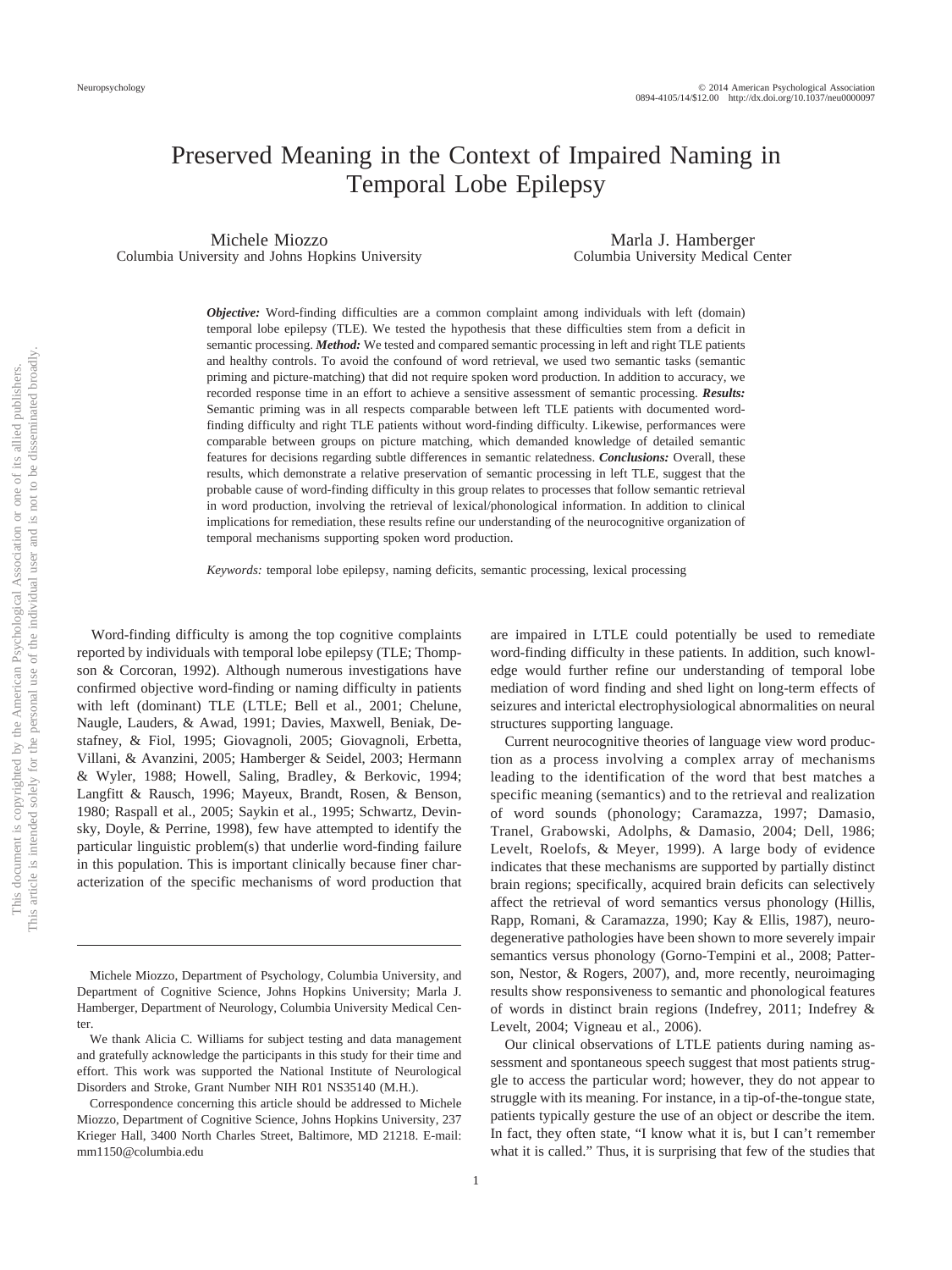have examined the linguistic subprocess of naming in TLE have concluded that TLE patients have deficits in semantic processing. For example, by analyzing the level of detail provided in spoken definitions, Bell et al. (2001) found that compared with controls, TLE patients provided fewer detailed semantic features that distinctively characterize a concept, (e.g., *trunk* for *elephant*). This was interpreted to reflect an impoverished access to meaning; however, given the word retrieval demands embedded in the task itself, it is possible that the relatively impoverished responses actually reflected word-finding difficulty rather than reduced semantic knowledge. In addition, this study did not examine performance separately in (dominant) left and (nondominant) right TLE (RTLE) patients; thus, it is not possible to understand these results in the context of lateralized language function. Giovagnoli et al. (2005) eliminated the verbal word retrieval confound by using mainly nonverbal responses (e.g., pointing) in a series of tasks requiring semantic judgments in LTLE and RTLE patients. LTLE patients showed deficits on a subset of these tests; however, the absence of a more generalized deficit raises the possibility that the poorer performances were due to task-specific characteristics rather than a true semantic impairment.

In the investigation presented here, we aimed to conduct a valid assessment of the integrity of the semantic system in LTLE. In addition to multiple naming measures, we administered a set of linguistic tasks that tap semantic knowledge and processing without requiring verbal responses, thereby minimizing the contribution of phonological retrieval. One semantic task (lexical decision) assessed automatic semantic priming processes, and a second required a conscious decision regarding relative differences in semantic relatedness. These tasks, which used words and pictures as well as automatic and conscious processing, provided a wellrounded examination of semantic processing. Further, we recorded response time (RT) and response accuracy because a more sensitive measure of timing would increase the likelihood of detecting milder, yet genuine deficits.

We suspected that despite the presence of a naming deficit, semantic processing is nevertheless intact in LTLE. Because (nondominant) RTLE patients do not exhibit naming impairment, and therefore would not be expected to have semantic deficit, we compared naming and semantic processing between LTLE and RTLE patients because this would control for potential, nonspecific, epilepsy-related factors that could theoretically affect task performance. We also included a healthy control group to serve as a frame of reference for normal task performance. However, analyses between LTLE and RTLE patients yield a more rigorous comparison.

We hypothesized that LTLE patients would perform poorly on measures of word finding but would exhibit performance patterns on semantic tasks comparable to RTLE patients. That is, we anticipated a dissociation between impaired naming and relatively spared semantic processing within the LTLE group.

#### **Method**

#### **Participants**

**Patients.** Thirty-three consecutive patients with medically intractable, unilateral TLE (17 LTLE, 15 RTLE) undergoing evaluation for surgical treatment at the Columbia Comprehensive Epilepsy Center participated in the study. Patient participants were required to be native English speakers and left hemisphere language dominant as determined by the results of Wada testing, functional magnetic resonance imaging (MRI; Binder, Swanson, Hammeke, & Sabsevitz, 2008), or postictal language testing (Privitera, Morris, & Gilliam, 1991). Lateralization of seizure onset was established based on continuous video-electroencephalography monitoring. Patients were excluded if MRI revealed contralateral structural abnormalities.

**Healthy controls.** Seventeen healthy adults were recruited to match patient participants in age and education. Individuals with a history of learning disability, language problems, head injury, stroke, or other neurological disorders were excluded. Healthy adults reported themselves to be native English speakers.

All participants were required to have a minimum education level of 8 years and a minimum scaled score of 7 (low average range) on the WAIS-III Vocabulary subtest. Demographic data for all three groups are shown in Table 1. There were no group differences in age, education, nonverbal reasoning, or Full-Scale IQ; however, vocabulary was significantly higher in controls compared with LTLE patients. There were no significant differences between patient groups with respect to demographic data.

#### **Naming Tasks**

Three different naming tasks were administered to determine whether the current LTLE group demonstrated naming difficulties comparable to those reported in prior studies.

**Boston Naming Test.** The Boston Naming Test (BNT; Kaplan, Goodglass, & Weintraub, 1983) was included because of its widespread use in naming assessment and therefore its utility in comparing naming performance of the current patient group with that reported previously. The BNT comprises 60 line-drawn objects varying in familiarity and with names varying in word frequency. Correct responses produced within 20 s from picture presentation are scored for accuracy.

**Computerized Picture Naming.** In this object-naming task, naming RTs were recorded via voice-activated timer to examine the ubiquitous effect of word frequency, demonstrated by an inverse correlation between naming RTs and name frequencies (Almeida, Knobel, Finkbeiner, & Caramazza, 2007; Jescheniak, & Levelt, 1994). Stimuli consisted of line-drawn common objects

Table 1 *Demographic Data and Test Scores*

|                               | Controls    | RTLE        | LTLE           | F       | P     |
|-------------------------------|-------------|-------------|----------------|---------|-------|
| Age, years                    | 33.8 (12.5) | 42.1(9.7)   | 41.7(14.5)     | 2.3 .11 |       |
| Education, years              | 16.8(2.2)   | 15.5(3.0)   | 15.8(2.5)      | 1.1 .33 |       |
| Epilepsy onset                |             |             |                |         |       |
| age, years                    |             | 22.8(18.0)  | $19.6(12.8)^a$ |         |       |
| Vocabulary <sup>b</sup>       | 14.5(3.0)   | 12.2(3.5)   | 10.4(2.5)      | 8.0     | .0009 |
| Matrix Reasoning <sup>c</sup> | 13.8(2.9)   | 12.4(2.3)   | 11.8(2.6)      | 2.6     | .09   |
| FSIO <sup>d</sup>             | 114.6(6.6)  | 109.7(11.3) | 108.7(8.6)     | 2.1     | .14   |

*Note*. Data are presented are  $M$  (*SD*). RTLE = right temporal lobe epilepsy; LTLE = left temporal lobe epilepsy; FSIQ = Full-Scale IQ.<br><sup>a</sup> Onset age, LTLE vs. RTLE, *t* < 1. <sup>b</sup> Vocabulary subtest scaled score (Wechsler, 1997). <sup>c</sup> Matrix Reasoning subtest scaled score (Wechsler, 1997). <sup>d</sup> WAIS III FSIQ (Wechsler, 1997) or North American Adult Reading Test (Blair and Spreen, 1989).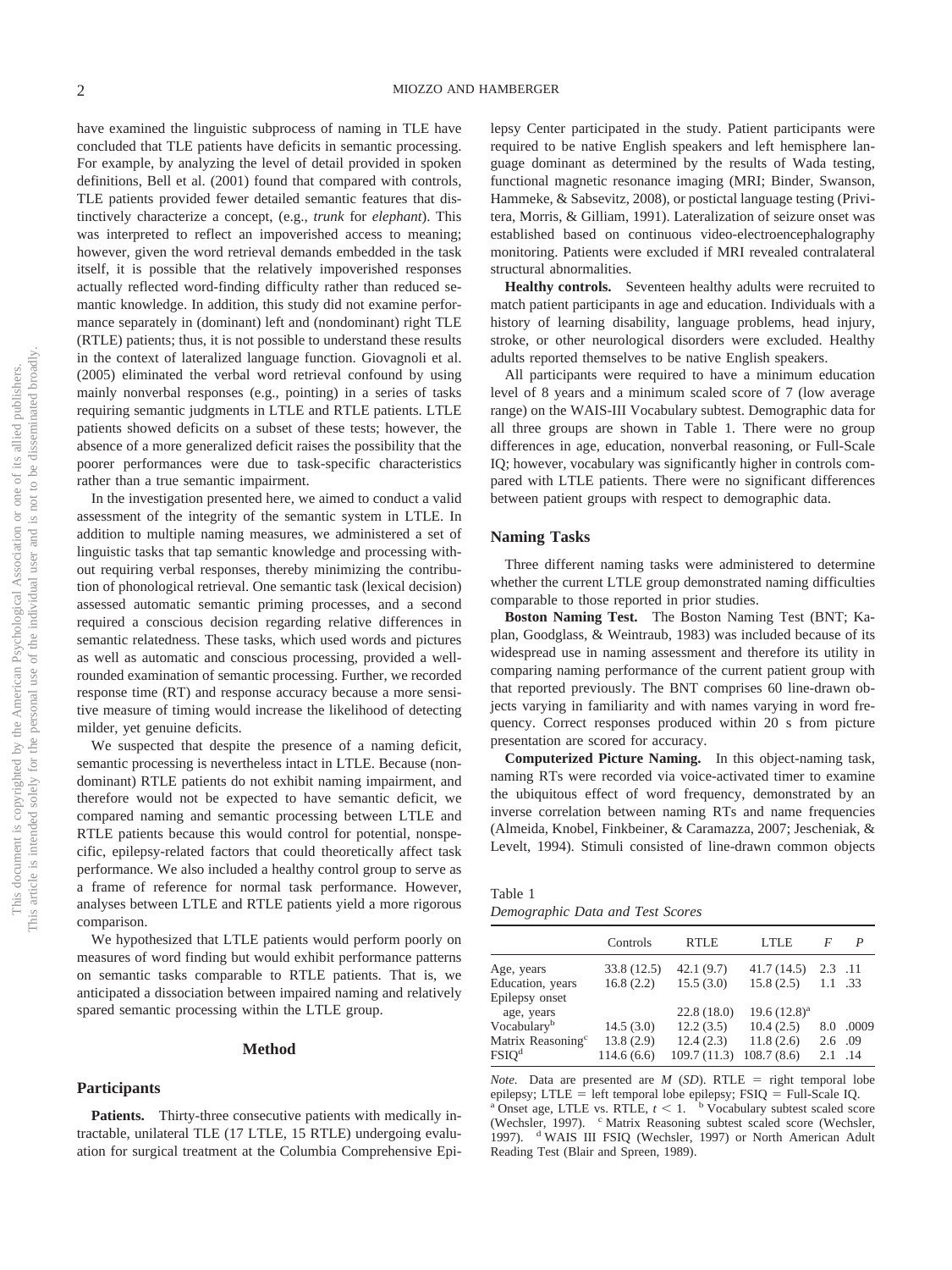selected from Snodgrass and Vanderwart (1980). Half of the pictures  $(n = 40)$  had low-frequency names ( $\leq 7$  occurrences per million words) and the other half  $(n = 40)$  had high-frequency names ( $>$ 32 occurrences per million words). High- and lowfrequency pictures were matched for three measures that could affect naming RTs: (a) visual complexity (a rating of the complexity of a drawing, as defined by the number of lines in a drawing and their intricacy), (b) image agreement (a rating of the accuracy with which an object is depicted), and (c) name agreement (a measure of the consistency with which a name is used to identify the picture). Measures of frequency, visual complexity, and image and name agreement were from Snodgrass and Vanderwart (1980; see Table 2 for summary). Pictures were shown individually and centered on a computer screen. Naming RTs corresponded to the time elapsed from picture presentation to response onset. Participants were instructed to name the pictures as quickly as possible without sacrificing accuracy. Only accurate responses were included in naming latency analyses.

**Auditory Naming and Visual Naming tests.** These naming tasks consist of 50 orally presented descriptions and 50 line-drawn objects, the target words of which are matched for word frequency, enabling comparison of auditory description and visual-object naming performance (Hamberger, Goodman, Perrine, & Tammy, 2001; Hamberger & Seidel, 2003). Mean word frequency for both tasks is higher than that of the BNT, minimizing the potential confounds of education and vocabulary. All target words corresponded to concrete objects. Descriptions were designed to be brief (presentable within 4 s) and to provide key features for correct concept identification (e.g., "What a king wears on his head"). Descriptions were presented orally by the experimenter, and participants were instructed to initiate their responses as quickly as possible. Descriptions were structured such that the final word of the descriptions was necessary for accurate identification of the item (e.g., "the yellow part of an *egg*," "the hard outside edges of *bread*"). Because these tasks were developed for use in neuropsychological assessment or bedside testing, naming RTs are recorded via stopwatch. Naming RTs corresponded to the time between picture onset (visual naming), or the end of the verbal definition (auditory naming), and response onset. Participants were permitted a maximum of 20 s to respond. If the correct word was not provided, then the trial was coded as incorrect, and a phonemic cue was presented (e.g., "ha" for "hammer"). If the correct word was produced within 5 s from cue presentation, then the response was scored correct with phonemic cue. These items, together with items named  $>2$  s but  $<$ 20 s from item presentation, were summed together for a tip-of-the-tongue (TOT) score (i.e.,

Table 2 *Characteristics of Picture Stimuli Shown for Spoken Naming*

|                             | Mean/name frequency <sup>a</sup> |     |  |
|-----------------------------|----------------------------------|-----|--|
| Picture features            | High                             | Low |  |
| Visual complexity           | 2.7                              | 2.8 |  |
| Image agreement             | 3.5                              | 3.7 |  |
| Name agreement (H)          | .50                              | .61 |  |
| Name frequency <sup>b</sup> | 112.7                            | うう  |  |

<sup>a</sup> Pictures and norms from Snodgrass and Vanderwart (1980). <sup>b</sup> Counts per million words.

item names that are within the subject's mental lexicon but required additional time or phonemic cueing for retrieval; for a more detailed description, see Hamberger & Seidel, 2003). Normative data are provided for accuracy, mean RT, and TOT; however, because TOT scores have been shown to be the most sensitive of the three performance measures (Hamberger & Seidel, 2003; Hamberger et al., 2007), we used TOT scores in the current study.

#### **Semantic Tasks**

**Semantic priming.** Prime-target pairs  $(n = 200)$  were visually presented. Primes and 50% of the targets  $(n = 100)$  were real words. The other 50% of targets were pronounceable nonwords obtained by changing a letter from existing words (limp  $\rightarrow$  *kimp*; soup  $\rightarrow$  *roup*). Thirty-four of the word primes were paired to semantically related target words to create related pairs (*tree-leaf*). These 34 primes and targets were randomly repaired to form semantically unrelated pairs (*night-leaf*) that served as baseline. The same 34 primes were presented a third time paired with nonwords. The remaining pairs included word primes  $(n = 98)$ , word targets  $(n = 32)$ , and nonword targets  $(n = 66)$  presented only once.

Latent Semantic Analysis (LSA; Landauer & Duamis, 1997), which provides semantic relatedness scores based on cooccurrence frequencies in large text corpora, was used to quantify the degree of semantic relatedness between primes and targets. LSA scores, which range from 0 (*maximum semantic dissimilarity*) to 1 (*maximum semantic similarity*), were significantly higher for related compared with unrelated pairs (means: 0.48 vs. 0.11;  $t(31) = 11.18, p < .0001$ .

Target-word pairs were distributed across four blocks under the constraints that (a) a word appeared no more than once per block, (b) related pairs occur with equal frequencies (8 times) within blocks, and (c) there were no more than three consecutive responses of the same type (i.e., word vs. nonword). Words and nonwords were three to eight letters and were presented on a computer screen in Times New Roman font, size 72. A fixation cross appeared for 300 ms, followed by a 200-ms prime word, then a 200 ms interstimulus interval, followed by the target word on screen for 2 s. The intertrial interval was set at 1 s. Word and nonword decisions were expressed by pressing distinct keys of the computer keyboard with the left and right hand, respectively.

Participants were told that a series of word pairs would be presented, one word at a time, with the first word disappearing very quickly and the second word remaining longer on the screen. Participants were advised that the second word would be either a real word or a nonword. Right-handed participants were instructed to press number *one* on the response box if the second word was not a real word and to press number *two* if it was a real word. This pattern was reversed for left-handed participants. Participants were instructed to respond as quickly and accurately as possible.

**Picture Matching.** Participants decided which of two pictures was more closely related to a third picture (the probe). For example, *mop* instead of *broom* was the correct response with the probe *bucket*. Because *mop*, *broom*, and *bucket* are all items used in cleaning, deciding between *mop* and *broom* required the availability of specific and detailed semantic knowledge. LSA scores (Landauer & Duamis, 1997) confirmed that probes were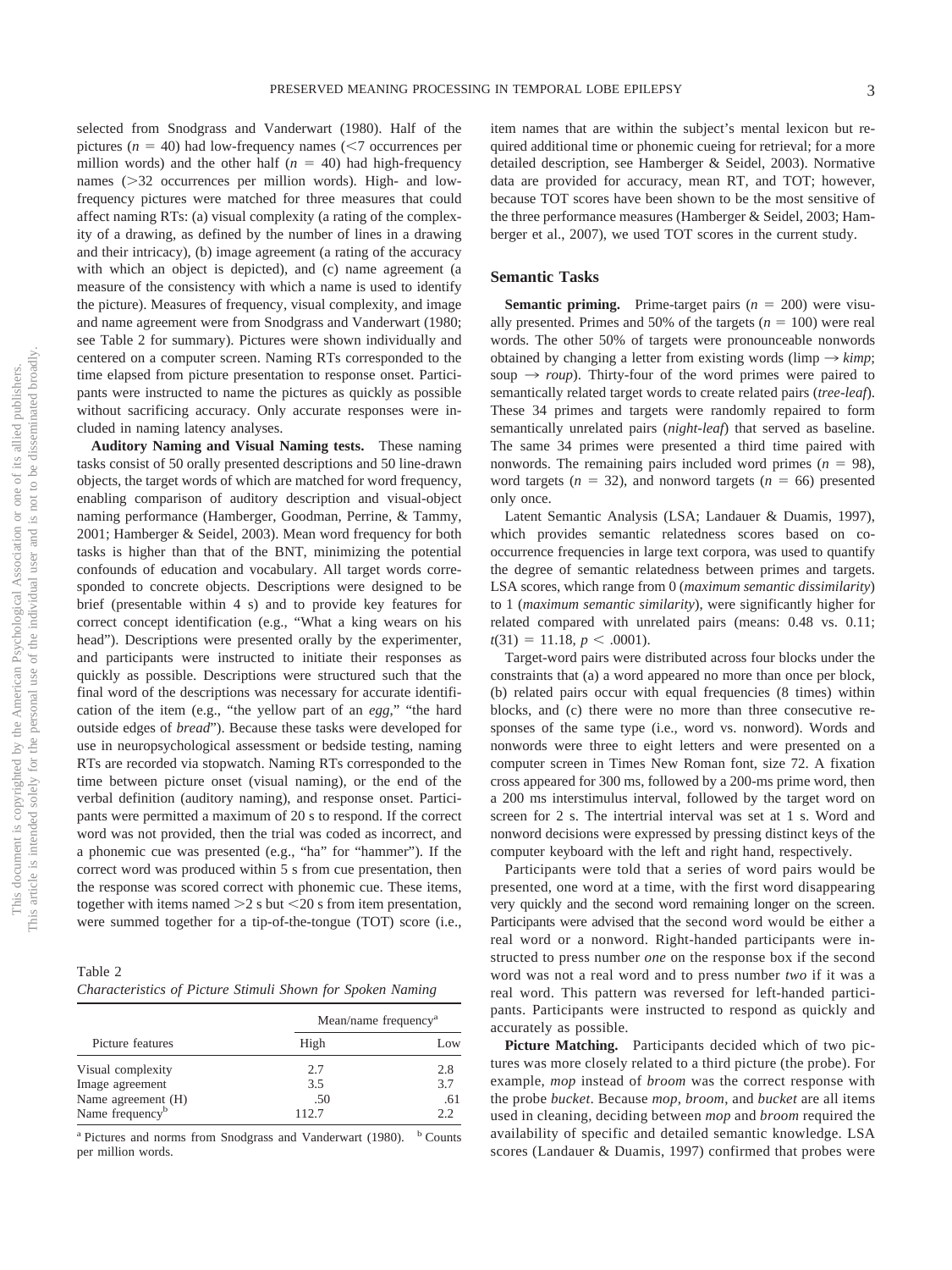more similar to targets relative to foils (means: 0.39 vs. 0.19;  $t(36) = 6.01, p < .0001$ ; comparison based on 37 of 44 pairs available). This type of fine-tuned semantic cognizance is highly vulnerable to semantic deficit (Patterson et al., 2007), and patients with semantic damage have shown impaired accuracy in this type of picture-matching task (Bozeat et al., 2000). RTs were also recorded to render the task sensitive to even mild semantic deficits. In each of 44 trials, the probe picture appeared in the upper half of the computer screen, and the two picture choices appeared in the lower half, one on the left, the other on the right. Participants pressed a left or right computer key to indicate their selection. Response handedness was counterbalanced across trials.

#### **Statistical Analyses**

In keeping with our hypothesis, the critical comparisons across tasks involve the two patient groups, which were performed using *t* tests with a significance criterion of  $p = .05$ . For sake of completeness, we also report effects of Group (controls, RTLE and LTLE patients) obtained from analyses of variance (ANOVAs) across tasks.

#### **Results**

#### **Naming Tasks**

Results from all naming tasks are shown in Table 3, separately for each group. We analyzed naming accuracy in the BNT, naming accuracy and latency in Computerized Picture Naming, and TOT scores in Auditory and Visual Naming. Effects of Group (controls vs. RTLE patients vs. LTLE patients) were significant across tasks (BNT:  $F(2, 47) = 5.3$ ,  $p = .008$ ; Computerized Picture Naming:  $\text{accuracy}, F(2, 47) = 6.7, p = .002, \text{latency}, F(2, 47) = 3.87, p =$ 

| Table 3                                           |  |  |
|---------------------------------------------------|--|--|
| Naming Tasks: Controls and LTLE and RTLE Patients |  |  |

|                      |             | Naming Task <i>M</i> ( <i>SD</i> ), 95% Confidence<br>Intervals/Group |             |                                 |
|----------------------|-------------|-----------------------------------------------------------------------|-------------|---------------------------------|
| Task                 | Controls    | <b>RTLE</b>                                                           | <b>LTLE</b> | RTLE vs. LTLE<br>(Cohen's $d$ ) |
| <b>BNT</b>           | 94%         | 92%                                                                   | 87%         | $t(31) = 2.24 p = .03$          |
|                      | (6.0)       | (6.0)                                                                 | (9.1)       | (.65)                           |
|                      | 91-97%      | 89-96%                                                                | 81-91%      |                                 |
| Picture naming task  |             |                                                                       |             |                                 |
| accuracy             | 91%         | 93%                                                                   | 87%         | $t(31) = 3.18 p = .003$         |
|                      | (3.7)       | (3.2)                                                                 | (6.9)       | (.80)                           |
|                      | 90-93%      | 91-95%                                                                | 84–90%      |                                 |
| Naming RTs (ms)      | 708         | 703                                                                   | 765         | $t(31) = 2.43 p = .02$          |
|                      | (87)        | (66)                                                                  | (89)        | (.79)                           |
|                      | 663-753     | 666-740                                                               | 727-827     |                                 |
| Visual naming task   |             |                                                                       |             |                                 |
| TOT(n)               | 2.0         | 1.1                                                                   | 3.5         | $t(31) = 2.56 p = .01$          |
|                      | (1.6)       | (1.7)                                                                 | (3.3)       | (.94)                           |
|                      | $1.2 - 2.8$ | $0.2 - 2.0$                                                           | $1.9 - 5.1$ |                                 |
| Auditory naming task |             |                                                                       |             |                                 |
| TOT(n)               | 3.0         | 3.1                                                                   | 6.7         | $t(31) = 2.58 p = .01$          |
|                      | (3.4)       | (3.7)                                                                 | (4.7)       | (.92)                           |
|                      | $1.3 - 4.8$ | $1.1 - 5.1$                                                           | $4.7 - 7.2$ |                                 |

*Note.* RTLE = right temporal lobe epilepsy; LTLE = left temporal lobe epilepsy; BNT = Boston Naming Test;  $RT$  = response time;  $TOT$  = tip-of-the-tongue.

.02; TOTs: Visual Naming,  $F(2, 47) = 4.36$ ,  $p = .01$ ; Auditory Naming,  $F(2, 47) = 5.42$ ,  $p = .007$ ) because of the expected poorer naming performance of LTLE patients. Results in Table 3 show that for the LTLE group, naming was significantly less accurate, slower, and with more TOTs relative to RTLE patients. None of the comparisons between RTLE patients and controls were significant. In summary, results from these naming tasks, which tap similar as well as different aspects of naming, are consistent with previously reported findings in showing naming difficulty in LTLE patients relative to RTLE patients (and normal controls). Thus, it appears safe to suggest that the current LTLE patients show a relative impairment in naming and can be considered a representative sample comparable to LTLE patients in the general naming literature.

Significant  $(p = .01)$  effects of Word Frequency, a wellestablished finding in healthy adults reflecting faster naming responses to pictures with high- versus low-frequency names, were observed within each group (normal controls: 46 ms; RTLE patients: 45 ms; LTLE patients: 61 ms). Furthermore, Group (controls vs. RTLE patients vs. LTLE patients)  $\times$  Frequency (high vs. low) interaction was not significant for naming accuracy or naming latency as revealed by ANOVA. As suggested by these latter results, the slow responses by LTLE for both frequency levels imply widespread naming difficulties among LTLE patients, similarly affecting the retrieval of high- and low-frequency words (i.e., no benefit for high-frequency items).

#### **Semantic Tasks**

A summary of the results in the semantic tasks is presented in Table 4.

**Semantic priming.** Lexical decision RTs were comparably accurate  $(\sim 95\%)$  and rapid between RTLE and LTLE patients. Analyses of the RTs of normal controls, conducted to validate the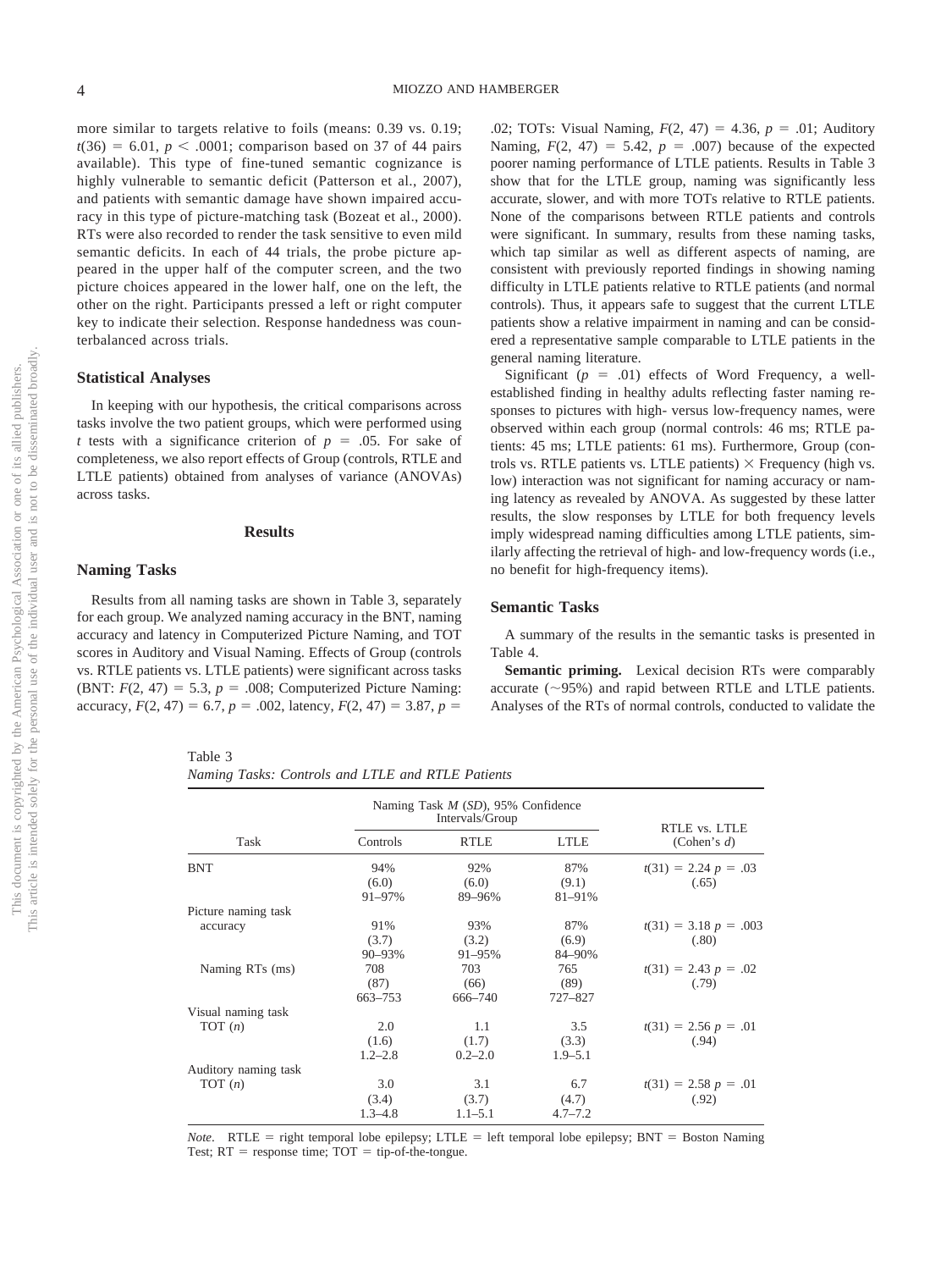|                   | $M(SD)$ , 95% Confidence intervals/group |                                                                            |             |                                 |  |
|-------------------|------------------------------------------|----------------------------------------------------------------------------|-------------|---------------------------------|--|
| Overall responses | Controls                                 | <b>RTLE</b>                                                                | <b>LTLE</b> | RTLE vs. LTLE<br>(Cohen's $d$ ) |  |
| Semantic priming  |                                          |                                                                            |             |                                 |  |
| accuracy          | 98%                                      | 96%                                                                        | 95%         | $t(28) = 1.03$ $p = .31$        |  |
|                   | (1.8)                                    | (3.9)                                                                      | (2.7)       |                                 |  |
|                   | 97–99%                                   | 93–98%                                                                     | 93-96%      |                                 |  |
| $RTs$ (ms)        | 570                                      | 620                                                                        | 671         | $t(28) = 1.14 p = .23$          |  |
|                   | (52)                                     | (115)                                                                      | (126)       | (.27)                           |  |
|                   | 543-579                                  | 545-695                                                                    | 609-735     |                                 |  |
|                   |                                          | $M$ RTs (ms)/group                                                         |             |                                 |  |
| Prime-target      |                                          |                                                                            |             |                                 |  |
| Related           | 517                                      | 572                                                                        | 593         |                                 |  |
| Unrelated         | 536                                      | 588                                                                        | 610         |                                 |  |
| Prime effect      | 19                                       | 16                                                                         | 17          |                                 |  |
|                   |                                          | $t(16) = 2.11$ $p = .05$ $t(12) = 2.17$ $p = .05$ $t(16) = 2.59$ $p = .01$ |             |                                 |  |
| Picture matching  |                                          |                                                                            |             |                                 |  |
| accuracy          | 98%                                      | 97%                                                                        | 97%         | $t(30) = 0.77$ $p = .44$        |  |
|                   | (1.6)                                    | (2.4)                                                                      | (3.2)       |                                 |  |
|                   | 98-99%                                   | 96-99%                                                                     | 94-98%      |                                 |  |
| $RTs$ (ms)        | 1,277                                    | 1,373                                                                      | 1,457       | $t(30) = 0.74$ $p = .46$        |  |
|                   | (261)                                    | (325)                                                                      | (307)       | (.27)                           |  |
|                   | $1,143 - 1,411$                          | $1,185 - 1,516$                                                            | 1,299-1,615 |                                 |  |

Table 4 *Response Accuracies and RTs in Semantic Tasks: Controls and LTLE and RTLE Patients*

*Note.* RTLE = right temporal lobe epilepsy; LTLE = left temporal lobe epilepsy; RT = response time.

suitability of the priming task, revealed a significant priming effect of 19 ms. Priming effects were significant within LTLE patients (17 ms) and RTLE patients (16 ms). Priming effects were comparable in size across groups, as indicated by the lack of interaction between Group and Prime (related vs. unrelated;  $F(2, 44) = .03$ ,  $p = 97$ ). This priming effect in LTLE patients contrasts with the naming results, which revealed consistently poorer LTLE performance relative to the naming performance of the other two groups.

**Picture matching.** Semantic relatedness decisions were comparable for accuracy  $(M = 97%)$  and speed between RTLE and LTLE patients. The means of the LTLE group fall within the 95% confidence intervals calculated for the RLTE patients, suggesting strong similarities, in terms of accuracy and RTs, between the responses of patient groups. The effect of Group was not significant for decisions RTs,  $F(2, 45) = 1.56$ ,  $p = .22$ , again in sharp contrast to naming task results.

#### **Discussion**

With the overall goal of elucidating the linguistic mechanism(s) that underlie the word-finding difficulty that is commonly observed in LTLE, the current investigation aimed to assess the integrity of semantic processing in LTLE patients with documented word-finding deficits. Prior work that linked word-finding difficulty in LTLE to semantic deficits (Bell et al., 2001) assessed semantic functioning with tasks that required word retrieval, which confounded the assessment of semantic processing with word finding. In the current study, we administered multiple naming measures and a set of linguistic tasks that tap the semantic system without requiring verbal responses. In addition, we collected RTs (as well as accuracy) to enable detection of subtle, yet genuine, deficits, and we used different types of materials (written words and pictures) and different paradigms, requiring automatic priming

(lexical decision) and conscious decision-making (picturematching), for a well-rounded examination of semantic functioning.

The current results revealed a clear dissociation in LTLE patients between naming performance, which was impaired, and semantic processing, which was intact and comparable to that of RTLE patients and healthy controls. Thus, although LTLE patients showed naming deficits that were comparable in severity to those of prior studies, their performance on semantic tasks appeared to be relatively spared. It is also worth mentioning that although the performance of LTLE patients was consistently worse relative to normal controls in naming tasks, no significant differences appeared in the semantic tasks. Given the RT patterns demonstrated by LTLE patients on tasks requiring the retrieval of very specific semantic features, semantic impairment does not appear to be the probable cause of the naming deficits in LTLE. Rather, we would infer that naming deficits stem from damage to lexical mechanisms that follow semantic retrieval and culminate in sound articulation. Lexical mechanisms encompass retrieval and integration of various features of words, including syntactic, morphological, phonological, and phonetic information. Although our findings do not clarify which of these mechanisms is impaired in LTLE, they circumscribe the damage responsible for naming deficits to the lexical level.

The sharp dissociation in LTLE between semantic processing and word retrieval resembles analogous dissociations documented in neuropathologies as diverse as stroke and semantic dementia. Hence, the current results add to a preexisting and growing literature suggesting that partially distinct neural structures mediate semantic processing and word retrieval such that the retrieval of either semantics or words can be selectively impaired or preserved.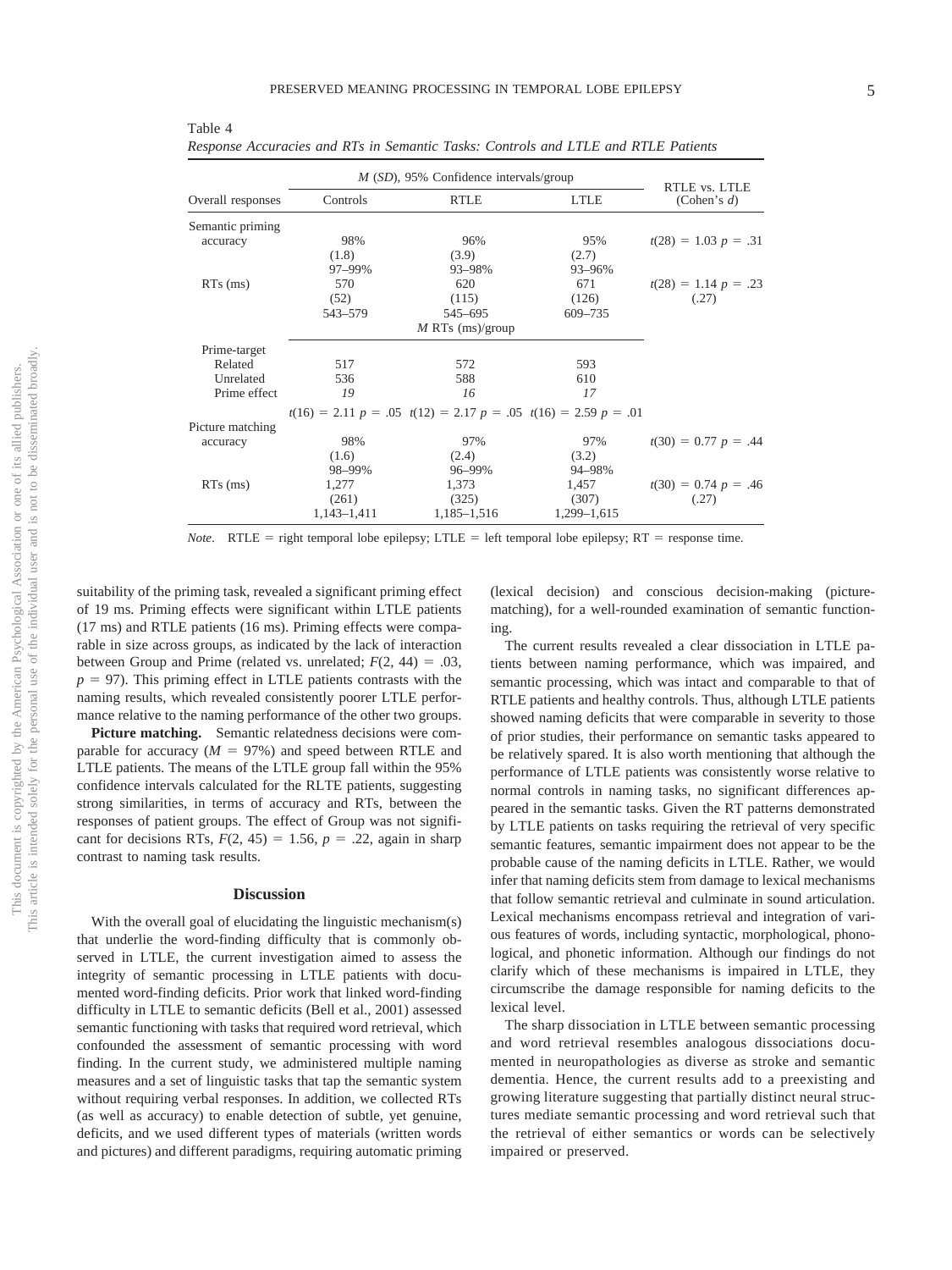Findings from lesion studies and neuroimaging and electrophysiological investigations reveal a superior-inferior gradient in the temporal area, implicating the posterior middle and inferior temporal (i.e., ventral) region as essential for semantic processing, whereas temporal regions superior to those associated with semantic processing appear to be involved in the processing of word phonology in word production (Binder, Desai, Graves, & Conant, 2009; Graves, Grabowski, Mehta, & Gordon, 2007; Indefrey, 2011; Martin, 2007; Vigneau et al., 2006). It has further been proposed that the functional distinction involving these temporal regions reflects a more general organization of the language system via independent dorsal and ventral processing streams similar to that described for the visual system (Hickok & Poeppel, 2007; Saur et al., 2008). Specifically, the superior temporal structures are connected via the dorsal pathway (presumably involving parts of the superior longitudinal fasciculus) to premotor cortex crossing inferior parietal cortex (Friederici, 2012; Hickok & Poeppel, 2007).

Within this framework, unimpaired semantic functioning in LTLE would reflect relatively intact functioning in inferior temporal areas; by contrast, their naming difficulties would reflect dysfunction involving the superior temporal region, or components of the dorsal language network. Accordingly, recent diffusion tensor imaging work has shown structural compromise to the left arcuate fasciculus (i.e., a component of the dorsal stream) in TLE; moreover, the integrity of the left arcuate fasciculus has been shown to be a strong predictor of naming scores in TLE patients (McDonald et al., 2008). Furthermore, ictal and interictal electroencephalography discharges in TLE have been shown to more frequently propagate anteriorly than posteriorly (Emerson et al., 1995), thus more likely disrupting processing along anterior rather than posterior-inferior projecting pathways. The current results, together with these other lines of investigation, suggest relatively intact posterior inferior temporal semantic processing but relatively impaired superior temporal, phonological processing, potentially underlying the well-established naming deficit in LTLE.

#### **Limitations**

The relatively small sample of LTLE patients precludes definitive determination of whether the integrity of the semantic system is a general feature of LTLE or whether semantic impairment might be present in a subset of LTLE patients. In addition, the strength of our conclusions about semantic processing depends crucially on the sensitivity of the semantic tasks utilized. We selected these particular tasks because they have yielded robust semantic effects in the healthy individuals; they test detailed semantic features that are particularly susceptible to semantic deficits; and, in the case of semantic priming, they tap processes largely unaffected by strategic control. Nevertheless, they cannot guarantee the detection of subtle semantic deficits. Furthermore, the results from these semantic tasks rest on medium effect sizes. The semantic priming had a medium effect size (Cohen's  $d = .30$ ), as estimated from the results of our normal control. The same holds for the comparisons between LTLE and RTLE patients in Picture Matching (Cohen  $d = .27$ ). Larger effect sizes would certainly be desirable. Nevertheless, the fact that convergent results appeared in our study from two distinct tasks engenders a reasonable level of confidence in the current results.

#### **Clinical Implications**

Despite the prevalence of word-finding difficulty and its associated psychological distress in TLE (Thompson & Corcoran, 1992), we are aware of no studies aimed to remediate word-finding difficulty in this population. In fact, a recent evidence-based review of cognitive rehabilitation in medical conditions affecting cognitive function found only five papers regarding cognitive remediation in epilepsy that met the criteria for review, three of which were case studies(Langenbahn, Ashman, Cantor, & Trott, 2013). Most relevant, all five studies focused on memory and attention, with none addressing naming difficulty despite its reliable ranking as a top complaint among epilepsy patients. Although this lack of attention to naming likely reflects, primarily, the seemingly more dramatic effects of memory dysfunction, we speculate that this might also reflect the mistaken assumption that naming difficulty in epilepsy stems from an impoverished semantic system, which could be considered more difficult to remediate. Certainly, further work is necessary to confirm and more precisely define the particular aspects of lexical processing that are disrupted in TLE. Nevertheless, by identifying a locus of impairment, the current findings provide a first and necessary step toward the development of appropriately targeted remediation strategies for naming difficulty in TLE.

#### **Closing Comments**

Word-finding difficulty is a serious cognitive deficit and source of distress in LTLE. Although word-finding dysfunction in TLE is a reliable and robust finding, minimal efforts have been directed toward understanding the source of naming dysfunction in TLE, and there have been no systematic attempts to remediate naming in this population. Expressive verbal skills are essential for normal academic, occupational, and social functioning; thus, naming deficits warrant attention. The current findings, suggesting intact semantic functioning in LTLE, shift the focus of these efforts to postsemantic, lexical/phonological processing and dorsal language stream functioning, consistent with neuroimaging studies demonstrating the association between reduced integrity in this region and naming difficulty in TLE. Future work can aim to identify the particular components of lexical processing that disrupt word retrieval and their neural substrates and to determine how best to remediate or compensate for these difficulties to ultimately improve word retrieval and expressive language in individuals with LTLE.

#### **References**

- Almeida, J. Knobel, M., Finkbeiner, M., & Caramazza, A. (2007). The locus of the frequency effect in picture naming: When recognizing is not enough. *Psychonomic Bulletin & Review, 14,* 1177–1182. doi:10.3758/ BF03193109
- Bell, B. D., Herman, B. P., Woodard, A. R., Jones, J. E., Rutecki, P. A., Sheth, R., Dow, C. C., & Seidenberg, M. (2001). Object naming and semantic knowledge in temporal epilepsy. *Neuropsychology, 15,* 434 – 443. doi:10.1037/0894-4105.15.4.434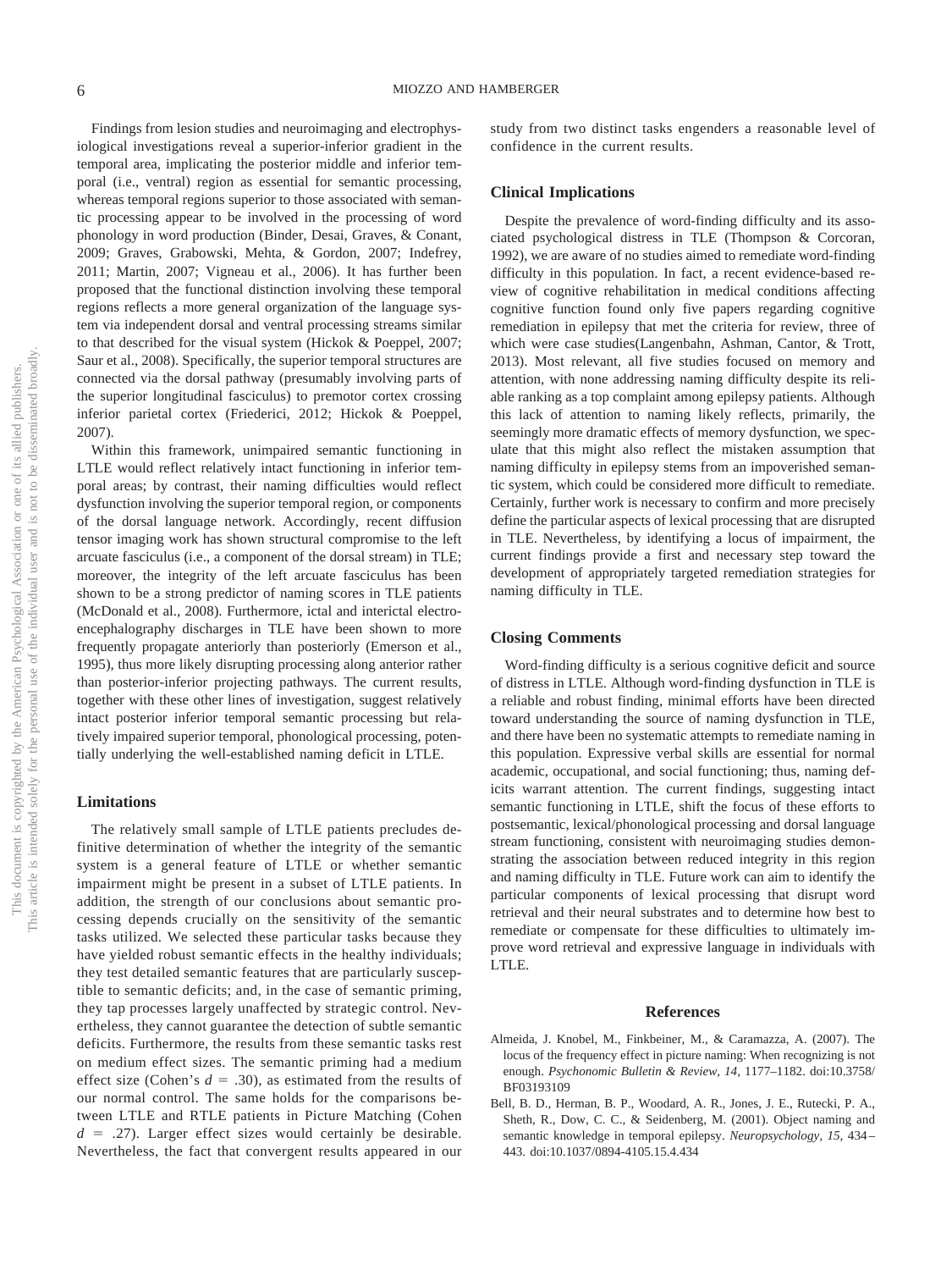- Binder, J. R., Desai, R. H., Graves, W. W., & Conant, L. L. (2009). Where is the semantic system? A critical review and meta-analysis of 120 functional neuroimaging studies. *Cerebral Cortex, 19,* 2767–2796. doi: 10.1093/cercor/bhp055
- Binder, J. R., Swanson, S. J., Hammeke, T. A., & Sabsevitz, D. S. (2008). A comparison of five fMRI protocols for mapping speech comprehension systems. *Epilepsia, 49,* 1980 –1997. doi:10.1111/j.1528-1167.2008 .01683.x
- Blair, J. R., & Spreen, O. (1989). Predicting premorbid IQ: A revision of the National Adult Reading Test. *The Clinical Neuropsychologist, 3,* 129 –136.
- Bozeat, S., Lambon Ralph, M. A., Patterson, K., Garrad, P., & Hodges, J. R. (2000). Non-verbal semantic impairment in semantic dementia. *Neuropsychologia, 38,* 1207–1215. doi:10.1016/S0028-3932(00)00034-8
- Caramazza, A. (1997). How many levels of processing are there in lexical access? *Cognitive Neuropsychology, 14,* 177–208. doi:10.1080/ 026432997381664
- Chelune, G. J., Naugle, R., Lauders, H., & Awad, I. (1991). Prediction of cognitive change as a function of preoperative ability status among temporal lobectomy patients seen at 6-months follow-up. *Neurology, 41,* 399 – 404. doi:10.1212/WNL.41.3.399
- Damasio, H., Tranel, D., Grabowski, T., Adolphs, R., & Damasio, A. (2004). Neural systems behind word and concept retrieval. *Cognition, 92,* 179 –229. doi:10.1016/j.cognition.2002.07.001
- Davies, K. G., Maxwell, R., Beniak, T., Destafney, E., & Fiol, M. (1995). Language function after temporal lobectomy without stimulation mapping of cortical function. *Epilepsia, 36,* 130 –136. doi:10.1111/j.1528- 1157.1995.tb00971.x
- Dell, G. S. (1986). A spreading-activation theory of retrieval in sentence production. *Psychological Review, 93,* 283–321. doi:10.1037/0033- 295X.93.3.283
- Emerson, R. G., Turner, C. A., Pedley, T. A., Walczak, T. S., & Forgione, M. (1995). Propagation patterns of temporal spikes. *Electroencephalography and Clinical Neurophysiology, 94,* 338 –348. doi:10.1016/0013- 4694(94)00316-D
- Friederici, A. D. (2012). The cortical language circuit: From auditory perception to sentence comprehension. *Trends in Cognitive Sciences, 16,* 262–268. doi:10.1016/j.tics.2012.04.001
- Giovagnoli, A. R. (2005). Characteristics of verbal semantic impairment in left hemisphere epilepsy. *Neuropsychology, 19,* 501–508. doi:10.1037/ 0894-4105.19.4.501
- Giovagnoli, A. R., Erbetta, A., Villani, F., & Avanzini, G. (2005). Semantic memory in partial epilepsy: Verbal and non-verbal deficits and neuroanatomical relationship. *Neuropsychologia, 43,* 1482–1492. doi: 10.1016/j.neuropsychologia.2004.12.010
- Gorno-Tempini, M. L., Brambati, S. M., Ginex Ogar, J., Dronkers, N. F., Marcone, A., Perani, D., ... Miller, B. L. (2008). The logopenic/ phonological variant of primary progressive aphasia. *Neurology, 71,* 1227–1234. doi:10.1212/01.wnl.0000320506.79811.da
- Graves, W. W., Grabowski, T. J., Mehta, S., & Gordon, J. K. (2007). A neural signature of phonological access: Distinguishing the effects of word frequency from familiarity and length in overt picture naming. *Journal of Cognitive Neuroscience, 19,* 617– 631. doi:10.1162/jocn.2007 .19.4.617
- Hamberger, M. J., Goodman, R. R., Perrine, K., & Tammy, T. (2001). Anatomical dissociation of auditory and visual naming in lateral temporal cortex. *Neurology, 56,* 56 – 61. doi:10.1212/WNL.56.1.56
- Hamberger, M. J., & Seidel, W. T. (2003). Auditory and visual naming tests: Normative and patient data for accuracy, response time, and tip-of-the-tongue. *Journal of the International Neuropsychological Society, 9,* 479 – 489. doi:10.1017/S135561770393013X
- Hamberger, M. J., Seidel, W. T., Goodman, R. R., Williams, A., Perrine, K., Devinsky, O., & McKhann II, G. M. (2007). Evidence for cortical reorganization of language in patients with hippocampal sclerosis.

*Brain: A Journal of Neurology, 130,* 2942–2950. doi:10.1093/brain/ awm187

- Hermann, B. P., & Wyler, A. R. (1988). Effects of anterior temporal lobectomy on language function: A controlled study. *Annals of Neurology, 23,* 585–588. doi:10.1002/ana.410230610
- Hickok, G., & Poeppel, D. (2007). The cortical organization of speech perception. *Nature Reviews Neuroscience, 8,* 393– 402. doi:10.1038/ nrn2113
- Hillis, A. E., Rapp, B., Romani, C., & Caramazza, A. (1990). Selective impairment of semantics in lexical processing. *Cognitive Neuropsychology, 7,* 191–243. doi:10.1080/02643299008253442
- Howell, R. A., Saling, M. M., Bradley, D. C., & Berkovic, S. F. (1994). Interictal language fluency in temporal lobe epilepsy. *Cortex, 30,* 469 – 478. doi:10.1016/S0010-9452(13)80342-5
- Indefrey, P. (2011). The spatial and temporal signatures of word production components: A critical update. *Frontiers in Psychology, 2,* 255. doi: 10.3389/fpsyg.2011.00255
- Indefrey, P., & Levelt, W. J. M. (2004). The spatial and temporal signatures of word production components. *Cognition, 92,* 101–144. doi: 10.1016/j.cognition.2002.06.001
- Jescheniak, J. D., & Levelt, W. J. M. (1994). Word frequency effects in speech production: Retrieval of syntactic information and of phonological form. *Journal of Experimental Psychology: Learning, Memory, and Cognition, 20,* 824 – 843. doi:10.1037/0278-7393.20.4.824
- Kaplan, E. F., Goodglass, H., & Weintraub, S. (1983). *The Boston Naming Test*. Philadelphia, PA: Lea & Febiger.
- Kay, J., & Ellis, A. (1987). A cognitive neuropsychological case study of anomia. *Brain, 110,* 613– 629. doi:10.1093/brain/110.3.613
- Landauer, T. K., & Duamis, S. T. (1997). A solution to Plato's problem: The latent semantic analysis theory of acquisition, induction, and representation of knowledge. *Psychological Review, 104,* 211–240. doi: 10.1037/0033-295X.104.2.211
- Langenbahn, D. M., Ashman, T., Cantor, J., & Trott, C. (2013). An evidence-based review of cognitive rehabilitation in medical conditions affecting cognitive function. *Archives of Physical Medicine & Rehabilitation, 94,* 271–286. doi:10.1016/j.apmr.2012.09.011
- Langfitt, J. T., & Rausch, R. R. (1996). Word-finding deficits persist after left anterotemporal lobectomy. *Archives of Neurology, 53,* 72–76. doi: 10.1001/archneur.1996.00550010090021
- Levelt, W. J., Roelofs, A., & Meyer, A. S. (1999). A theory of lexical access in speech production. *Behavioral and Brain Sciences, 22,* 1–38. doi:10.1017/S0140525X99001776
- Martin, A. (2007). The representation of object concepts in the brain. *Annual Review of Psychology, 58,* 25– 45. doi:10.1146/annurev.psych .57.102904.190143
- Mayeux, R., Brandt, J., Rosen, J., & Benson, D. F. (1980). Interictal language and memory impairment in temporal lobe epilepsy. *Neurology, 30,* 120 –125. doi:10.1212/WNL.30.2.120
- McDonald, C. R., Ahmadi, M. E., Hagler, D. J., Tecoma, E. S., Iragui, V. J., Gharapetian, L., Dale, A. M., & Halgren, E. (2008). Diffusion tensor imaging correlates of memory and language impairments in temporal lobe epilepsy. *Neurology, 71,* 1869 –1876. doi:10.1212/01.wnl .0000327824.05348.3b
- Patterson, K., Nestor, P. J., & Rogers, T. T. (2007). Where do you know what you know? The representation of semantic knowledge in the human brain. *Nature Reviews Neuroscience, 8,* 976 –987. doi:10.1038/ nrn2277
- Privitera, M. D., Morris, G. L., & Gilliam, F. (1991). Postictal language assessment and lateralization of complex partial seizures. *Annals of Neurology, 30,* 391–396. doi:10.1002/ana.410300311
- Raspall, T., Donãte, M., Boget, T., Donaire, M. C. A., Agudo, R., Bargallo, N., . . . Salamero, M. (2005). Neuropsychological tests with lateralizing value in patients with temporal lobe epilepsy: Reconsidering material-